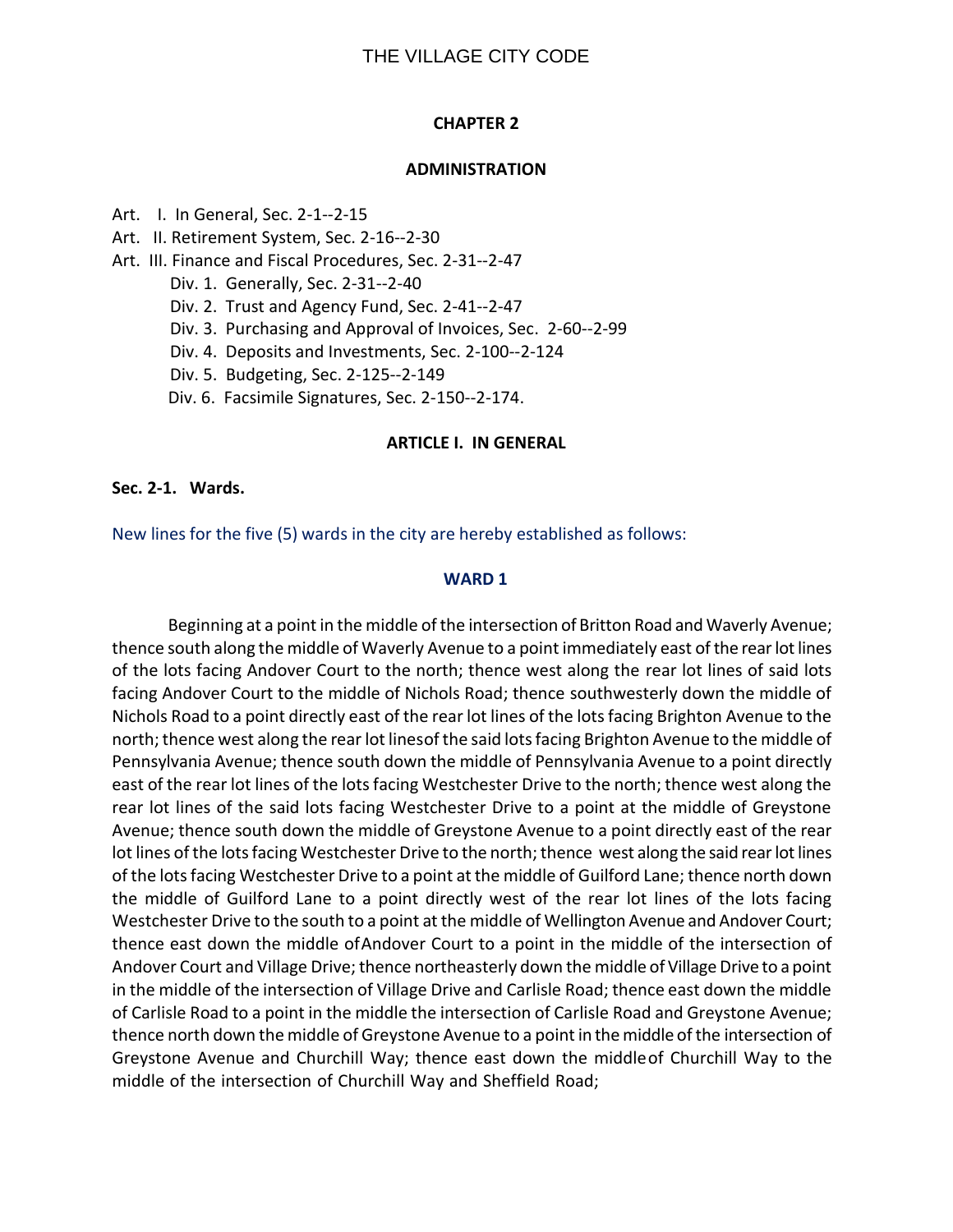thence southeasterly down the middle of Sheffield Road to the center of Pennsylvania Avenue; thence north down the middle of Pennsylvania Avenue to the center of Britton Road; thence east down the center of Britton Road to the intersection of and Waverly Avenue, the point or place of beginning.

#### **WARD 2**

Beginning at a point in the middle of the intersection of Britton Road and Oxford Way; thence southeasterly down the middle of Oxford Way to the middle of the intersection of Oxford Way and Hasley Drive; thence west down the middle of Hasley Drive to a point inthe middle of the intersection of Hasley Drive and Stratford Drive; thence southwesterly down the middle of Stratford Drive to a point in the middle of the intersection of Stratford Drive and Churchill Way; thence west down the middle of Churchill Way to a point in the middle of the intersection of Churchill Way and Greystone Avenue; thence south down the middle of Greystone Avenue to a point in the middle of the intersection of Greystone Avenue and Carlisle Road; thence west down the middle of Carlisle Road to the middle of the intersection of Carlisle Road and Village Drive; thence southwesterly down the middle of Village Drive to the intersection of Village Drive and Andover Court; thence west down the middle of Andover Court to the intersection of Andover Court and Wellington Avenue; thence north down the middle of Wellington Avenue to the middle of the intersection of Wellington Avenue and Britton Road; thence west down the middle of Britton Road to a point directly south of the rear lot lines of the lots facing Lakeshore Drive; thence in a northwesterly direction along the rear or west lot lines of the lots immediately abutting the west boundary of the City of The Village to a point in the middle of Hefner Road; thence east down the middle of Hefner Road to a point in the middle of the intersection of Hefner Road and Sunset Boulevard; thence south downthe middle of Sunset Boulevard to the middle of the intersection of Sunset Boulevard and Center Street; thence west down the middle of Center Street to the intersection of Center Street and Lakeside Drive; thence south approximately one-half mile down the middle of Lakeside Drive; thence east down the middle of Lakeside Drive to a point inthe middle of the intersection of Lakeside Drive and North May Avenue; thence south down the middle of North May Avenue to the middle of the intersection or Carlton Way and North May Avenue; thence east and southeasterly to the middle of the intersection of Carlton Way and Sunnymeade Place; thence south down the middle of Sunnymeade Place to the middle of the intersection of Sunnymeade Place and Britton Road; thence east down the middle of Britton Road to the middle of the intersection of Britton Road and Oxford Way, the point or place of beginning.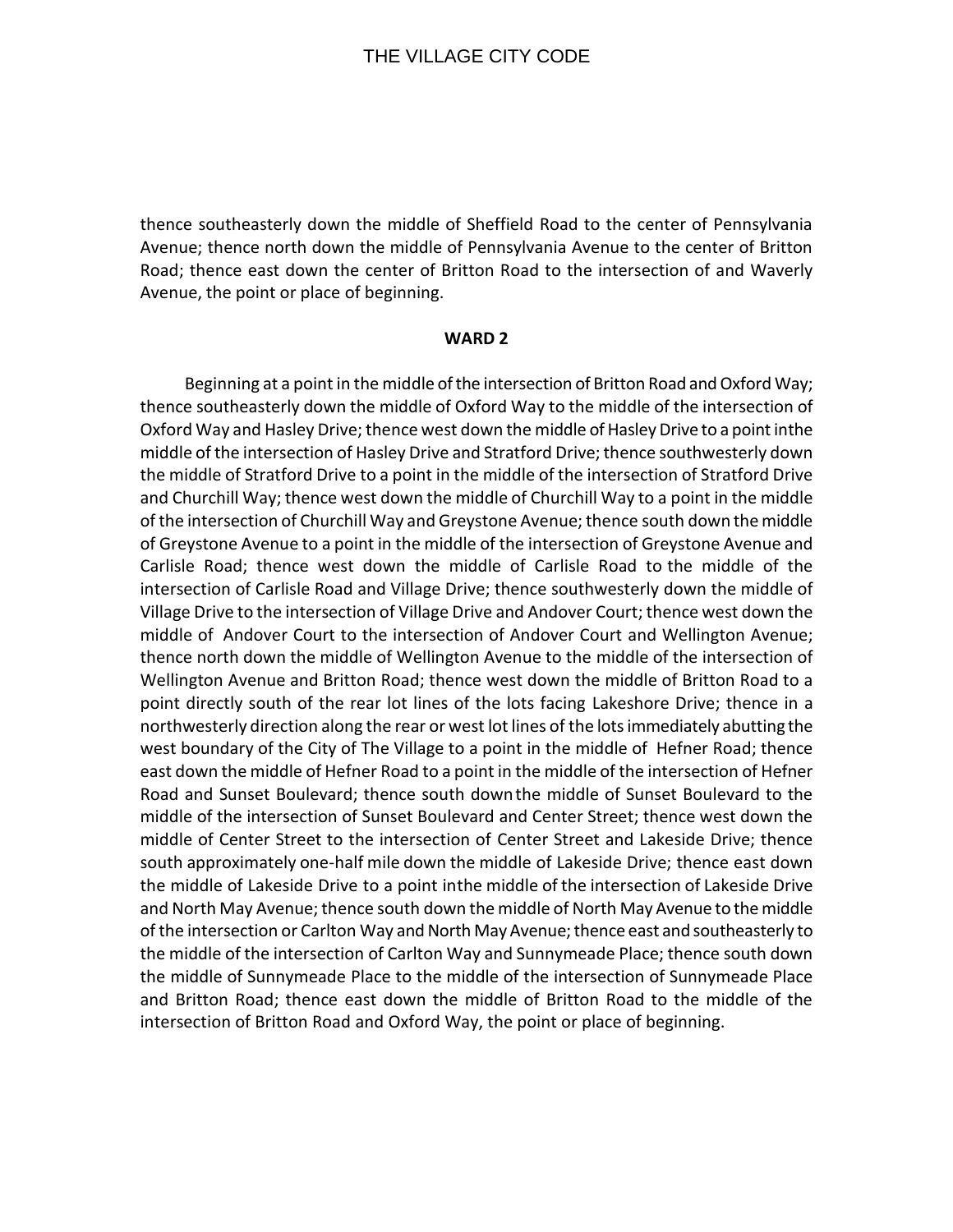#### THE VILLAGE CITY CODE

#### **WARD 3**

Beginning at the middle of the intersection of Britton Road and Oxford Way; thence southeasterly down the middle of Oxford Way to a point in the middle of the intersection of Oxford Way and Hasley Drive; thence west down the middle of Hasley Drive to the middle of the intersection of Hasley Drive and Stratford Drive; thence southwesterly down the middle of Stratford Drive to the middle of the intersection of Stratford Drive and Churchill Way; thence east down the middle of Churchill Way to the middle of the intersection of Churchill Way and Sheffield Road; thence southeasterly down the middle of Sheffield Road to the middle of the intersection of Sheffield Road and Pennsylvania Avenue; thence north down the middle of Pennsylvania Avenue to themiddle of the intersection of Britton Road and Pennsylvania Avenue; thence east down the middle of Britton Road to the middle of the intersection of Britton Road and Waverly Avenue; thence north down the east boundary line of the City of The Village, which is the east Boundary of Waverly Avenue, to the middle of Hefner Road; thence west down the middle of Hefner Road to a point at the middle of the intersection of Hefner Road and Pennsylvania Avenue; thence south down the middle of Pennsylvania Avenue to a point directly east of the north lot line in the area designated as Bumpass Park; thence west down said north lot line of the area designated as Park and continuing west down the center of Huntleigh Drive to a point in the middle of Village Drive; thence south down the middle of Village Drive to the middle of the intersection of Barclay Road and Village Drive; thence east down the middle of Barclay Road to the middle of the intersection of Barclay Road and Pennsylvania Avenue; thence south down the middleof Pennsylvania Avenue to the middle of the intersection of Pennsylvania Avenue and Britton Road; thence west down the middle of Britton road to the middle of the intersection of Britton Road and Oxford Way, the point or place of beginning.

#### **WARD 4**

Beginning at a point in the middle of the intersection of Orlando Road and North May Avenue; thence south down the middle of May Avenue to a point in the middle of the intersection of North May Avenue and Lakeside Drive; thence west approximately one-half mile down the middle of Lakeside Drive; thence north down the middle of Lakeside Drive to a point in the middle of the intersection of Lakeside Drive and Center Street; thence east down the middle of Center Street to a point in the middle of the intersection of Center Street and Sunset Boulevard; thence north down the middle of Sunset Boulevard to the middle of the intersection of Sunset Boulevard and Hefner Road; thence east down the middle of Hefner Road to the intersection of Pennsylvania Avenue and Hefner Road; thence south down the middle of Pennsylvania Avenue to the north boundary line of the area called Bumpass Park; thence west along the north boundary line of said park and continuing west and southwesterly down the center of Huntleigh Drive to a point in the middle of the intersection of Huntleigh Drive and Kings Way; thence west down the middle of Kings Way to a point in the middle of the

> Chapter 2 - Page 3 of 16 2020 City Code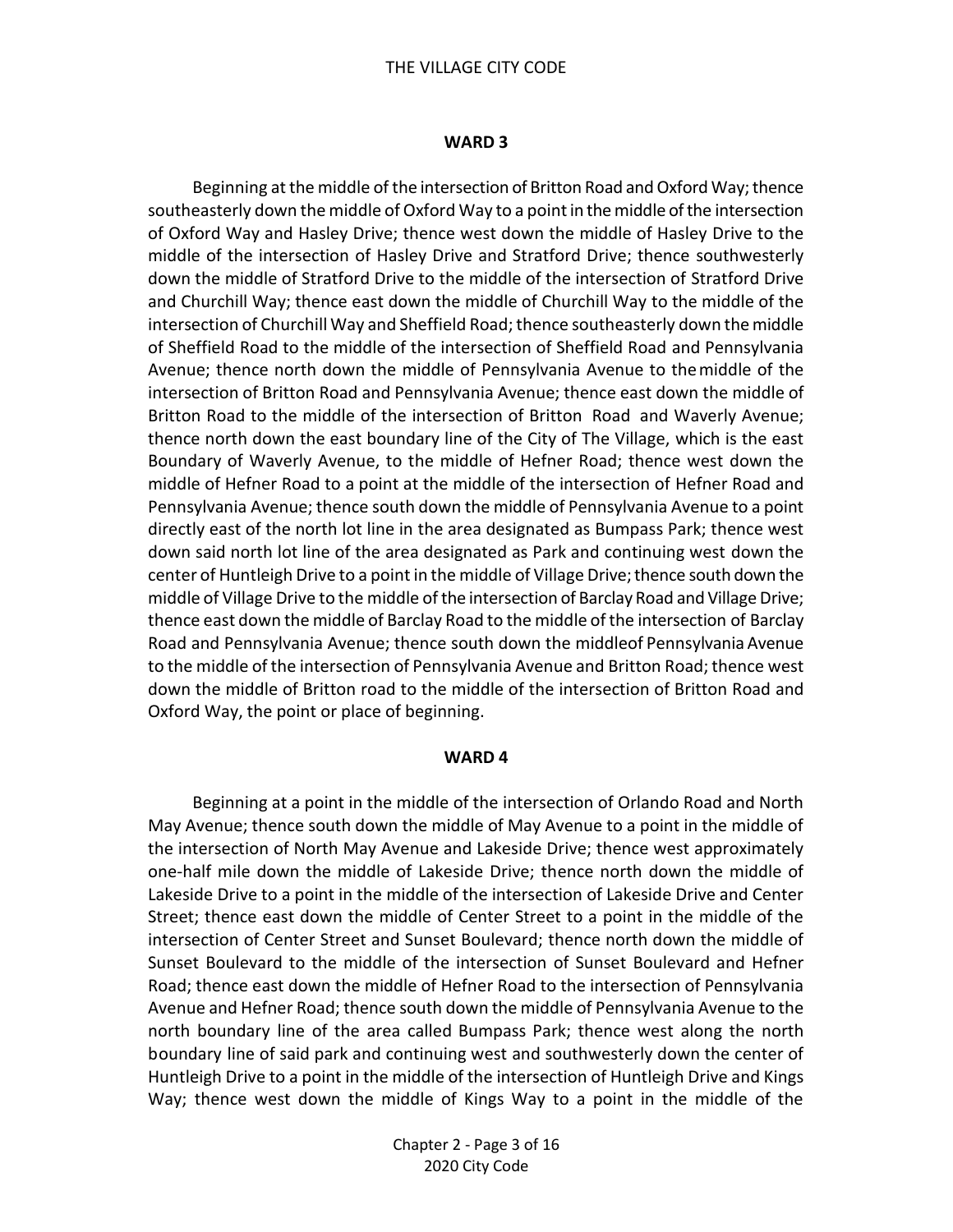intersection of Kings Way and Ridgeview Drive thence north and northwesterly down the middle of Ridgeview Drive to a point in the middle of the intersection of Ridgeview Drive and Sunnymeade Place; thence southwesterly down the middle of Sunnymeade Place to the middle of the intersection of Sunnymeade Place and Orlando Road; thence west down the middle of Orlando Road to the middle of the intersection of Orlando Road and NorthMay Avenue, the point or place of beginning.

#### **WARD 5**

Beginning at a point in the middle of the intersection of North May Avenue and Orlando Road; thence south down the middle of North May Avenue to the middle of the intersection of Carlton Way and North May Avenue; thence east and southeasterly down the middle of Carlton Way to the middle of the intersection of Carlton Way and Sunnymeade Place; thence south down the middle of Sunnymeade Place to the middle of Britton Road; thence east down the middle of Britton Road to the middle of the intersection of Britton Road and Pennsylvania Avenue; thence north down the middle of Pennsylvania Avenue to the middle of the intersection of Barclay Road and Pennsylvania Avenue; thence northwesterly down the middle of Barclay Road to the middle of the intersection of Barclay Road and Village Drive; thence north down the middle of Village Drive to a point in the middle of the intersection of Village Drive and Huntleigh Drive; thence west and southwesterly down Huntleigh Drive to the intersection of Huntleigh Drive and Kings Way; thence west down the middle of Kings Way to the middle of the intersection of Ridgeview Drive and Kings Way; thence northwesterly down the middle of Ridgeview Drive to a point in the middle of the intersection of Ridgeview Drive and Sunnymeade Place; thence south down the middle of Sunnymeade Place to the middle of the intersection of Sunnymeade Place and Orlando Road; thence west down the middle of Orlando Road to the intersection of Orlando Road and North May Avenue, thepoint or place of beginning.

(Ord. No. 228, § 1, 2-15-77; Ord No. 572, § 1, 11-6-01; Ord. No. 668, § 1, 12-06- 2011; Ord. No. 763, § 1, 12-20-2021)

Charter references--Wards, § 4 elections, § 35 et seq.

State law references--Wards, 11 O.S. § 20-101 et seq. municipal elections, 11 O.S. § 16-101 et seq.

#### **Sec. 2-2. Absentee ballots.**

Pursuant to Title 26, section 14-101, of the Oklahoma Statutes, absentee ballots are hereby authorized for all municipal elections in the city.

(Ord. No. 379, § 1, 4-7-87)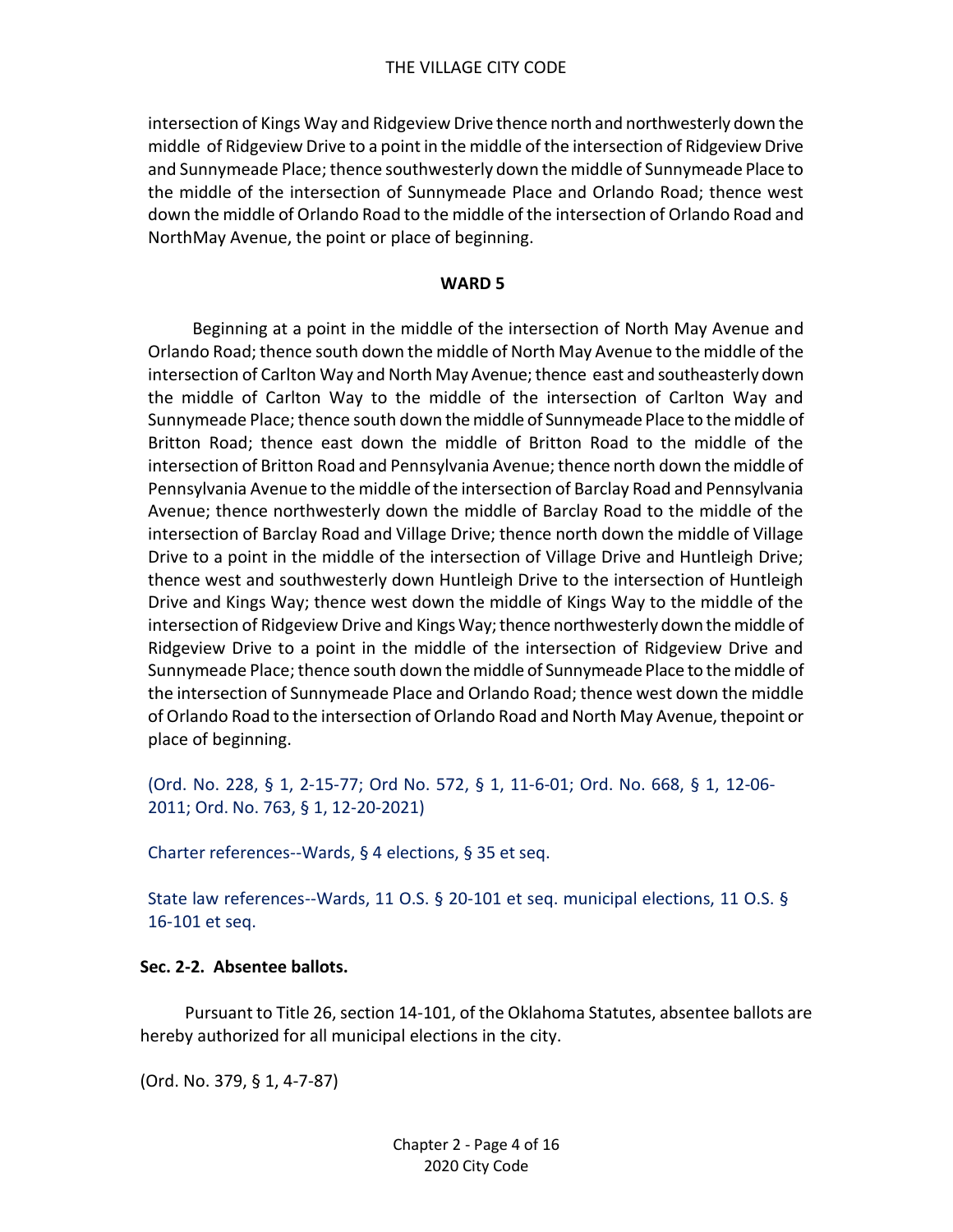Editor's note--Ord. No. 379, § 1, adopted April 7, 1987, adding provisions designated as § 7- 8-1 to the 1976 Code, has been included as § 2-2 herein at the discretion of the editor.

Charter reference--Elections § 35 et seq.

# **Sec. 2-3. Methods of filing for elected office.**

 (a) Any person qualified as an elector in his respective Ward may have his name placed on the ballot as a candidate for Council Member from said Ward by properly filing and paying a filing fee of fifty (\$50.00) dollars at the Oklahoma County Election Board, Oklahoma City, Oklahoma, during the filing period established by City Charter.

(b) Said filing fee shall be in the form of a certified check or a cashier's check and shall be refunded to the candidate if the candidate is unopposed in the election or receives at least fifteen (15%) percent of the votes cast in the election. In all other instances, said filing fee shall be forfeited.

(Ord. No. 525, 1, 2-6-96)

Charter reference -- Secs 36--38.

# **Secs. 2-4--2-15. Reserved.**

# **ARTICLE II. RETIREMENT SYSTEM**

# **Sec. 2-16. System established.**

Pursuant to the authority conferred by the laws of the State of Oklahoma, and for the purpose of encouraging continuity and meritorious service on the part of City employees and thereby promote public efficiency, there is hereby authorized, created, established, and approved and adopted, effective as of February 1, 1996, the funded Pension Plan designated "Employee Retirement System of The City of The Village, Oklahoma, Defined Contribution Plan," (hereinafter called System), an executed counterpart of which is marked Exhibit "A" and attached hereto as part hereof.

(Ord. No. 391, §1, 8-4-87 Ord. No. 476, §1, 8-4-92 Ord. No. 523, §1, 11-21-95)

# **Sec. 2-17. Administration.**

For the purpose of administration of the System, there is hereby established a Board of Trustees, which shall be the members of the Council of the City of The Village, Oklahoma, as now existing or as from time to time duly elected or appointed and constituted. The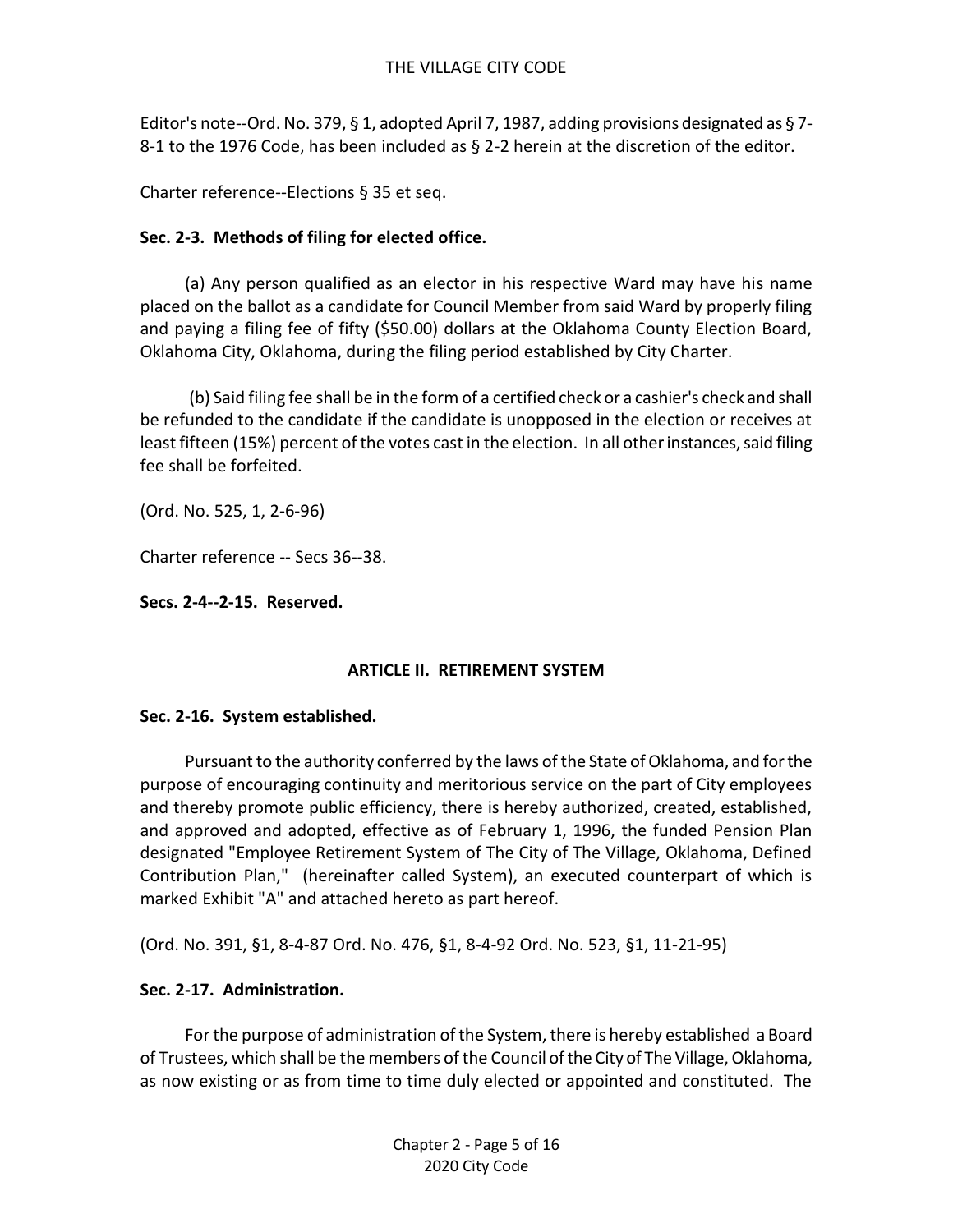powers and duties of the Board of Trustees shall be as set forth in the System instrument attached hereto as Exhibit "A".

(Ord. No. 391, §1, 8-4-87 Ord. No. 476, §1, 8-4-92 Ord. No. 523, §1, 11-21-95)

### **Sec. 2-18. Fund.**

A fund is hereby provided for the exclusive use and benefit of the persons entitled to benefits under the System. All contributions to such fund shall be paid over to and received in trust for such purpose by the City Treasurer, who shall be the Treasurer of the System. The City Treasurer shall hold such contributions in the form received, and from time to time pay over and transfer the same to the City's Authorized Agent, as duly authorized and directed by the Board of Trustees. The Fund shall be non-fiscal and shall not be considered in computing any levy when the annual estimate is made to the County Excise Board.

(Ord. No. 391, §1, 8-4-87 Ord. No. 476, §1, 8-4-92 Ord. No. 523, §1, 11-21-95)

# **Sec. 2-19. Appropriations.**

**(a) The City of The Village, Ok**lahoma, is hereby authorized to incur the necessary expenses for the establishment, operation, and administration of the System, and to appropriate and pay the same. In addition, the City of The Village, Oklahoma, is hereby authorized to appropriate annually such amounts as are required in addition to employee contributions to maintain the System and the Fund in accordance with the provisions of the Defined Contribution Plan.

(b) Any appropriation so made to maintain the System and Fund shall be for deferred wages or salaries, and for the payment of necessary expenses of operation and administration and shall be paid to the City's Authorized Agent as authorized by the Board of Trustees, through the City Treasurer.

(Ord. No. 391, §1, 8-4-87 Ord. No. 476, §1, 8-4-92 Ord. No. 523, §1, 11-21-95)

# **Sec. 2-20. Execution.**

The Mayor and City Clerk are each hereby authorized and directed to execute (in counterparts, each of which shall constitute an original) the System instrument, and to do all other acts and things necessary, advisable, and proper to put said System and related trust into full force and effect, and to make such changes therein as may be necessary to qualify the same under Section 401(a) and 501(a) of the Internal Revenue Code of the United States. The counterpart attached hereto as Exhibit "A", which has been duly executed as aforesaid simultaneously with the passage of this Ordinance and made a part hereof, is hereby ratified and confirmed in all respects.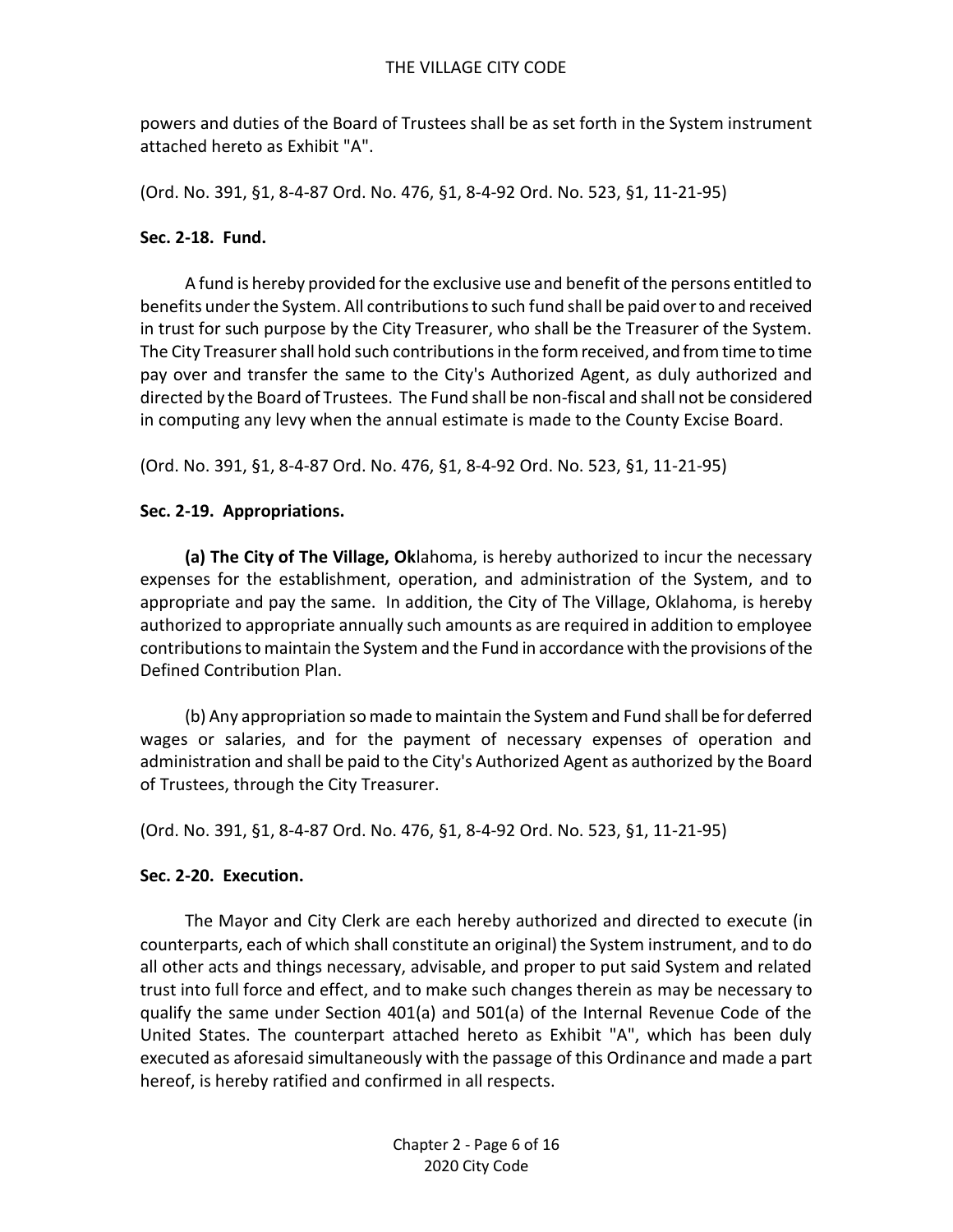The Council is hereby authorized and directed to proceed immediately on behalf of the City of The Village, Oklahoma, to pool and combine the Fund with similar funds for purposes of pooled management and investment.

(Ord. No. 391, §1, 8-4-87 Ord. No. 476, §1, 8-4-92 Ord. No. 523, §1, 11-21-95)

## **Sec. 2-21. Longevity Plan and Trust Adopted.**

(a) The Employee Retirement System of the City of The Village is amended as reflected in Exhibit "B", which is incorporated herein and adopted by reference. Exhibit "B" shall be known as the City of The Village Longevity Plan and Trust.

(b) The Retirement System of the City of The Village, Oklahoma, except as modified herein, shall remain in full force and effect according to its original terms and conditions.

(c) The City Clerk and Mayor are hereby authorized and directed to execute the amended Retirement System documents and to do all the other acts necessary to put said amendment into effect. The executed document attached hereto as Exhibit "B" is hereby ratified and confirmed in all respects.

(Ord. No. 482, §1-3, 12-15-92 Ord. No. 523, §1, 11-21-95)

## **Secs. 2-22--2-30. Reserved.**

#### **ARTICLE III. FINANCE AND FISCAL PROCEDURES**

#### **DIVISION 1. GENERALLY**

#### **Secs. 2-31--2-40. Reserved.**

#### **DIVISION 2. TRUST AND AGENCY FUND**

#### **Sec. 2-41. Policy.**

The council of the City of The Village hereby deems it in the best interest of the city to stabilize worker's compensation premiums by establishing a trust and agency fund for the purpose of reserving funds for future payments of worker's compensation claims pursuant to an agreement dated July 5, 1988, between the city and the Oklahoma Municipal Assurance Group. Said agreement is made part of this division (see Exhibit A to Ordinance No. 408).

(Ord. No. 408, § 1, 7-5-88)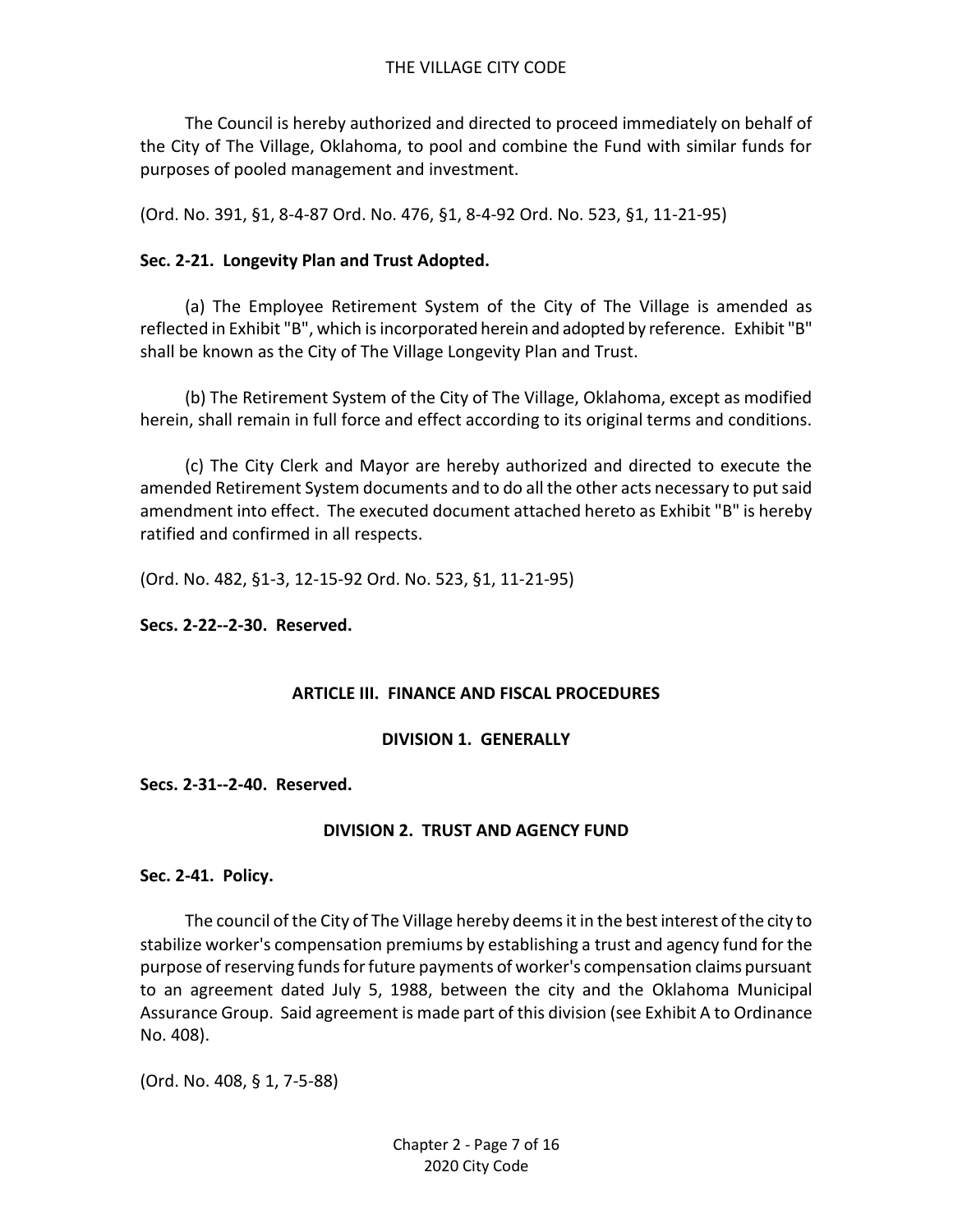### **Sec. 2-42. Definitions.**

As used in this division the following words and phrases shall have the following meanings:

*Group:* The Oklahoma Municipal Assurance Group.

*Plan:* The Oklahoma Municipal Assurance Group Worker's Compensation Plan.

*Trust and agency fund:* The City of The Village-Oklahoma Municipal Assurance Group Worker's Compensation Plan Trust and Agency Fund.

(Ord. No. 408, § 2, 7-5-88)

### **Sec. 2-43. Trust and agency fund created disposition of monies.**

(a) There is hereby created a trust and agency fund for the purpose of reserving funds for future payment of worker's compensation claims pursuant to an agreement dated July 5, 1988, with the Oklahoma Municipal Assurance Group. Said trust and agency fund shall be designated "The City of The Village-Oklahoma Municipal Assurance Group Worker's Compensation Plan Trust and Agency Fund."

(b) The city treasurer shall transfer into the trust and agency fund monies equal to the amount so designated and invoiced by the group and approved by the city council. Said monies are to be held in trust for future payments of worker's compensation claims as required by the group or until released under the terms of section 2-46 herein.

(c) In the event the city is unable to transfer the said amount invoiced into the trust and agency fund upon approval by the council, then the city treasurer shall take appropriate steps to make periodic payments into the trust and agency fund in order that the amount invoiced is available for payment to the group by the next June thirtieth.

(Ord. No. 408, § 3, 7-5-88)

\*Charter references--Department of finance, fiscal affairs, Art. IV official bonds, § 51.

Cross references--Appropriation or budget ordinances saved from repeal, § 1-6(1) ordinances relating to bond issuance or redemption saved from repeal, § 1-6(2) ordinances authorizing specific contracts saved from repeal, § 1-6(3) ordinances authorizing specific sale, lease or purchase of property saved from repeal, § 1-6(4) taxation, Ch. 22.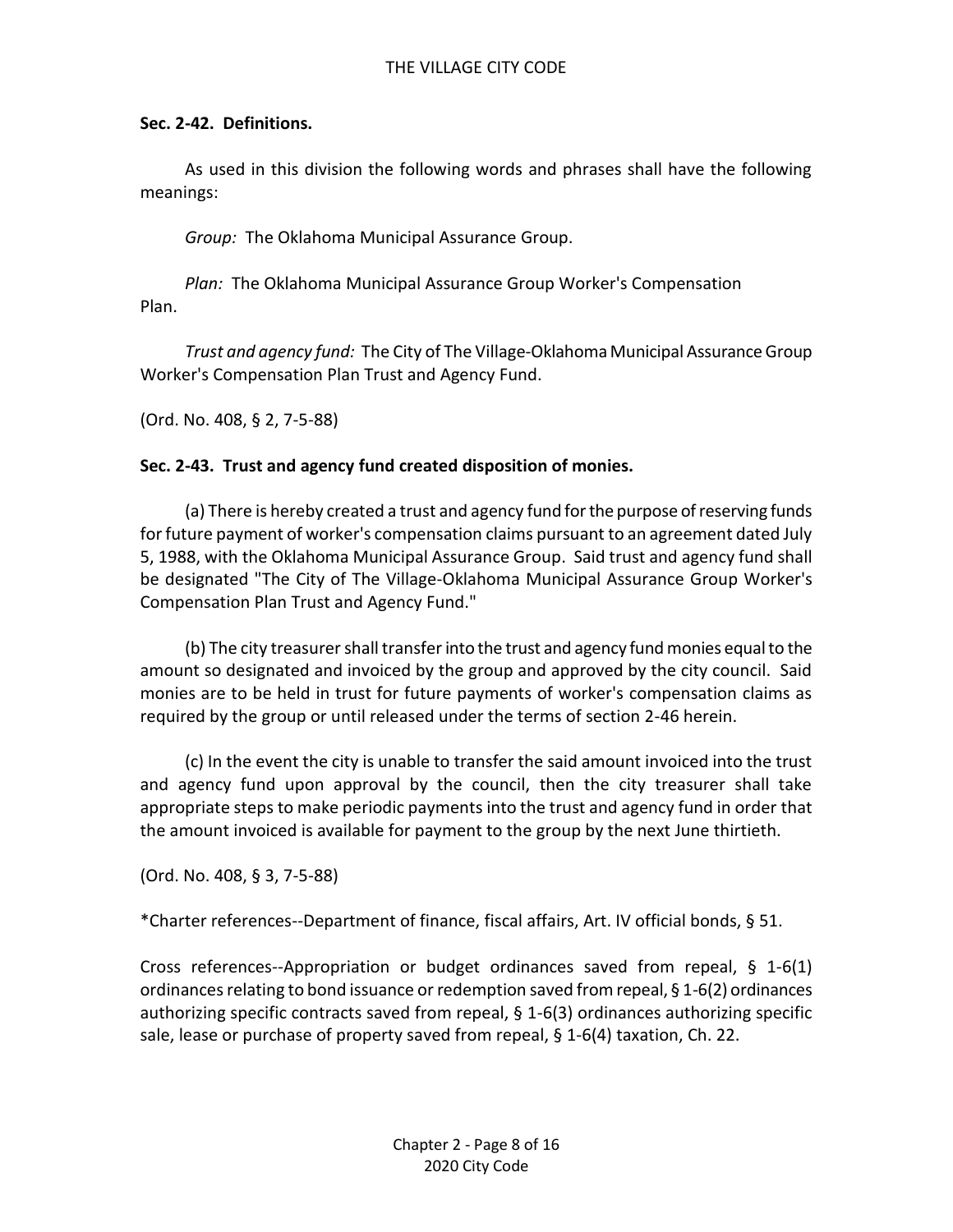Editor's note--Ordinance No. 408, adopted July 5, 1988, did not expressly amend the Code hence, codification of Sec. 1-7 as Art. III, Div. 2, Sec. 2-41--2-47, was at the editor's discretion.

#### **Sec. 2-44. Earned interest transfer.**

The city treasurer may transfer any interest earned from the trust and agency fund into the general fund or other appropriate fund as designated by the city council.

(Ord. No. 408, § 4, 7-5-88)

### **Sec. 2-45. Worker's compensation claims.**

 (a) Only claims made by the group pursuant to the agreement dated July 5, 1988, between the group and the city shall be paid from the trust and agency fund with the exception of earned interest transfers as described in section 2-44 herein.

 (b) Upon presentation of a claim by the group for any or all amounts in the trust and agency fund, the city treasurer, or designee shall make payment forthwith to the group.

(Ord. No. 408, § 5, 7-5-88)

## **Sec. 2-46. Release of funds.**

 In the event that the city receives written notice of release from the group that monies reserved in the trust and agency fund are no longer needed, the city treasurer shall transfer said monies to the general fund or other appropriate fund as designated by the city council.

(Ord. No. 408, § 6, 7-5-88)

# **Sec. 2-47. Annual audited financial statement.**

 The city shall send to the group the annual audited financial statement of the trust and agency fund no later than January 1 following the end of each fiscal year.

(Ord. No. 408, § 7, 7-5-88)

#### **DIVISION 3. PURCHASING**

**Secs. 2-48--2-59. Reserved.**

**Sec. 2-60. Appointment of Purchasing Officer/Encumbering Officer.**

Chapter 2 - Page 9 of 16 2020 City Code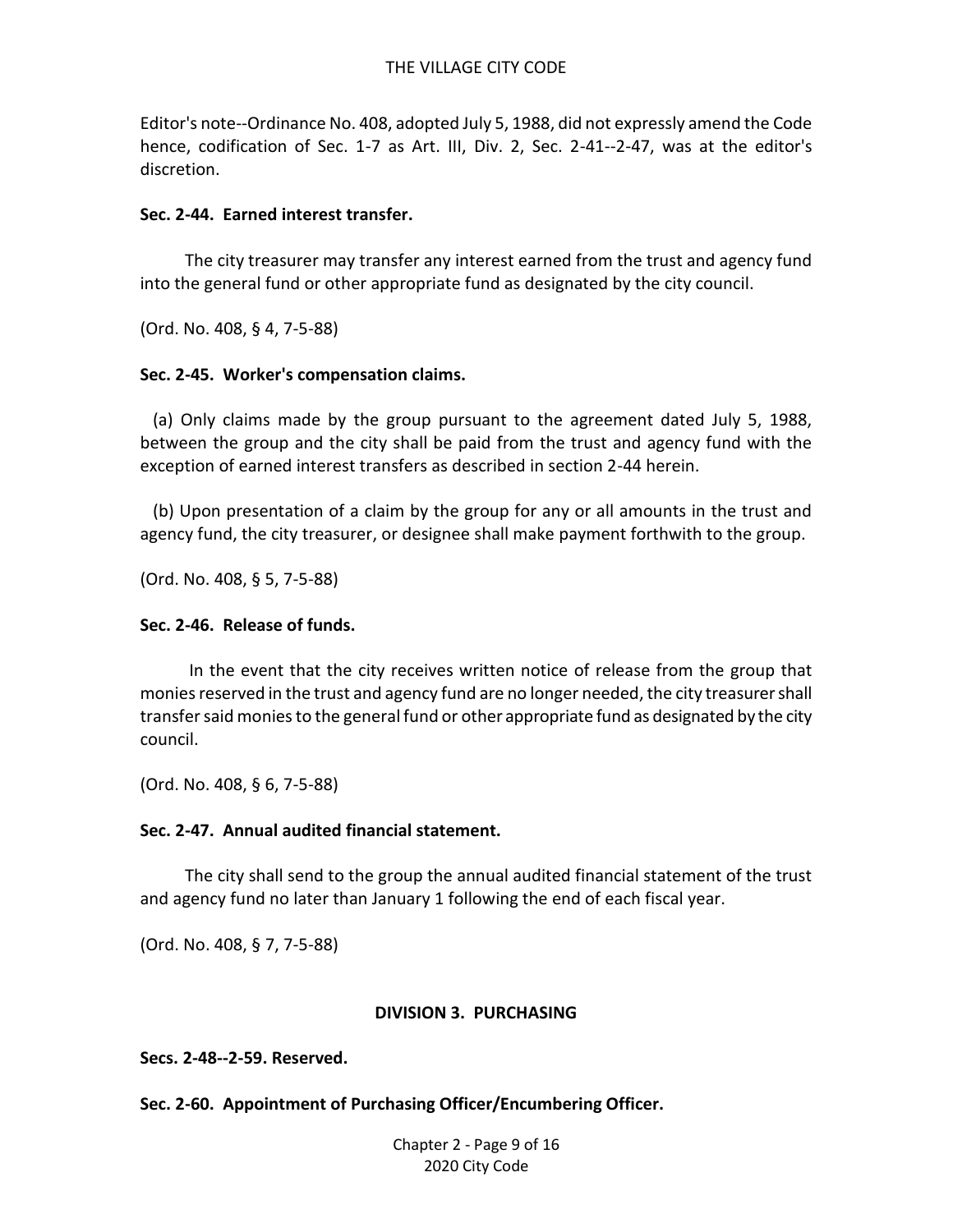(a) The city manager shall be authorized to appoint a purchasing officer or officers having authority to make purchases or enter into contracts against all budget appropriation accounts as authorized by law.

(b) The city manager shall be authorized to appoint an encumbering officer or officers having authority and responsibility to encumber financial obligations against the unencumbered account balances.

(Ord. 459, Section 1, 8-6-91 Ord. No. 563, §1, 11-21-00)

### **Sec. 2-61. Issuance of Purchase Orders.**

Each duly appointed purchasing officer shall be authorized to issue purchase orders for purchases and contracts and to make a commitment in an amount not to exceed two thousand dollars (\$2,000.00) without prior permission or authorization from the officer charged with keeping the appropriation and expenditure records, provided however, that the purchasing officer shall submit the white copy of the purchase order to the encumbrance officer by the end of the following work week or as soon as practical thereafter. The purchasing officer shall keep the blue and pink copy of the purchase order and return a signed blue copy to the encumbrance officer, to certify that the purchase has been verified and received and is ready for payment. The Encumbering Officer charged with keeping the appropriation and expenditure records shall, if there is an unencumbered balance in the appropriation made for that purpose, so certify by signing the purchase order and by recording the encumbrance against the appropriate appropriation account.

Purchase orders for purchases or contracts that exceed two thousand dollars \$2,000.00 shall be submitted by each purchasing officer, prior to the time the commitment is made, to the officer charged with keeping the appropriation and expenditure records who shall, if there be an unencumbered balance in the appropriation made for that purpose, so certify by signing the purchase order authorizing the commitment to be made and by recording the encumbrance against the appropriate appropriation account.

In instances where it is impossible to ascertain the exact amount of expenditure to be made at the time of issuing any purchase order, an estimated amount may be used. The amount shown on the purchase order shall be adjusted accordingly at the time that the exact amount of the expenditure is ascertained.

The city clerk or his or her designee shall be authorized to issue a purchase order upon the receipt of an invoice for recurring monthly or periodic service or rental charges. The processing of such purchase orders for payment shall be the same as provided for other purchase orders in accordance with applicable city regulations, city ordinances and state law.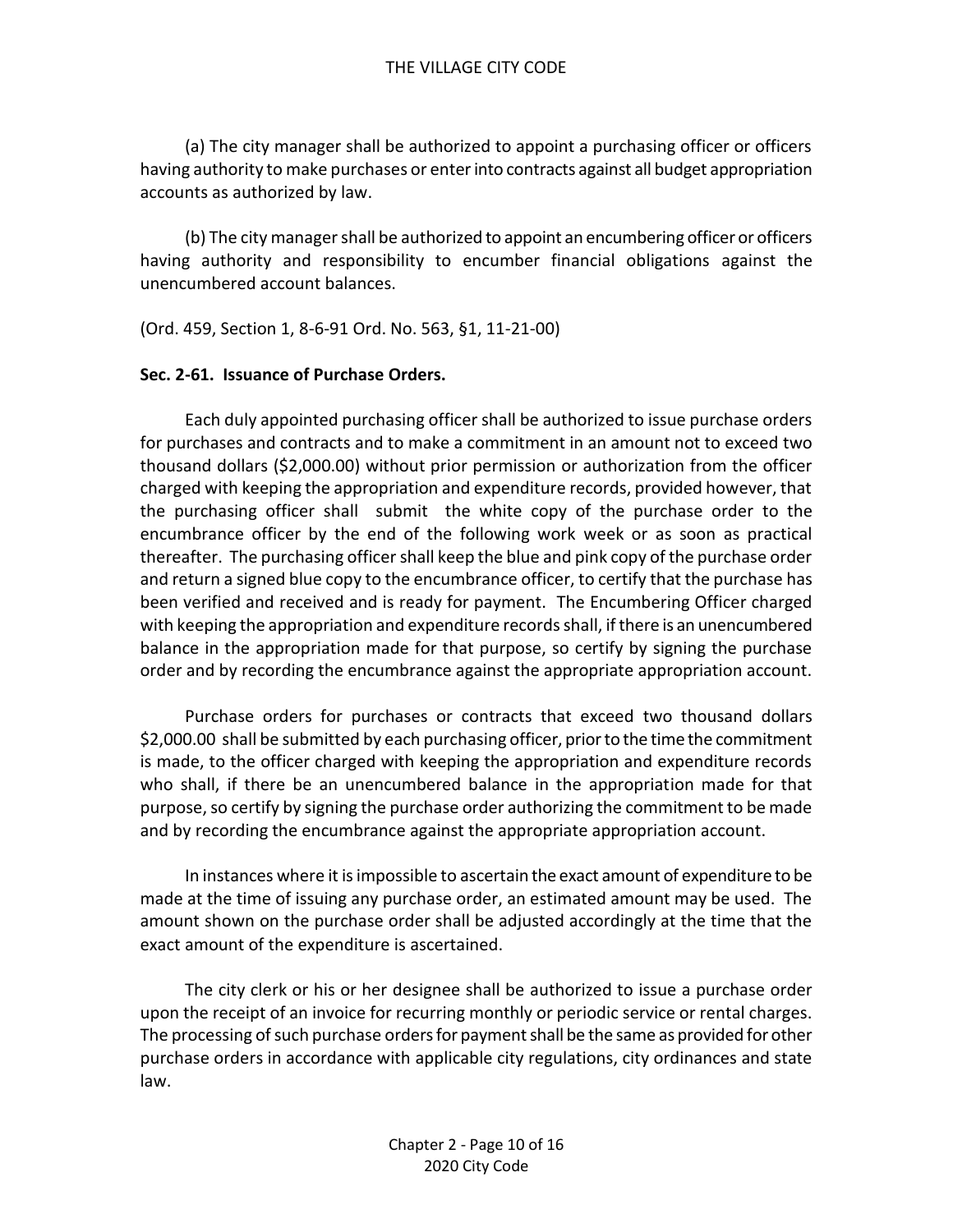(Ord. 459, Section 1, 8-6-91 Ord. No. 563, §1, 11-21-00) State law reference: 62 O.S. 1981 Section 310.1 as amended.

(a) A blanket purchase order may be issued for recurring purchases of goods or services if a maximum authorized amount for all purchases pursuant to a blanket purchase order is specified in the order. The maximum authorized amount shall not exceed One Thousand Five Hundred Dollars (\$1,500.00).

(b) Blanket purchase orders shall be prepared, filed, and encumbered in the manner provided for purchase orders and as authorized by law or regulation, except no written requisition shall be required for a blanket purchase order. Prior to payment, the encumbering officer shall verify the blanket purchase order by signature.

(c) After satisfactory delivery of goods or services pursuant to a blanket purchase order, a vendor's invoice shall be submitted to and approved by the encumbering officer and forwarded for payment. An itemized list of goods or services purchased pursuant to the blanket purchase order shall be attached to the vendor's invoice if said invoice does not contain an itemized list of goods or services purchased pursuant to the blanket purchase order. Payment of invoices from vendors pursuant to an approved blanket purchase order may be authorized by the city clerk without further council approval.

(Ord. 459, Section 1, 8-6-91 Ord. No. 563, §1, 11-21-00) State law reference. 62 O.S. 1981, Section 310.8 as amended.

# **Sec. 2-63. Payments without purchase orders.**

The City Clerk may authorize payment of the following taxes and invoices as they become due without a purchase order or further approval of the city council:

1. Taxes, including, but not limited to, withholding, social security, Medicare, or unemployment compensation taxes

2. Retirement or pension fund payments or contributions which are payable pursuant to a resolution, ordinance, contract, or other appropriate agreement which has been approved by the city council

3. Payments for insurance or related coverages, including, but not limited to, accident, health or life, workers' compensation, or any other property, vehicle, marine, surety, liability, or casualty coverages, which are payable under a valid contract, policy or other appropriate agreement which has been approved by the city council.

4. Payments to the Postmaster for replenishing the postage meter and postage for utility billing.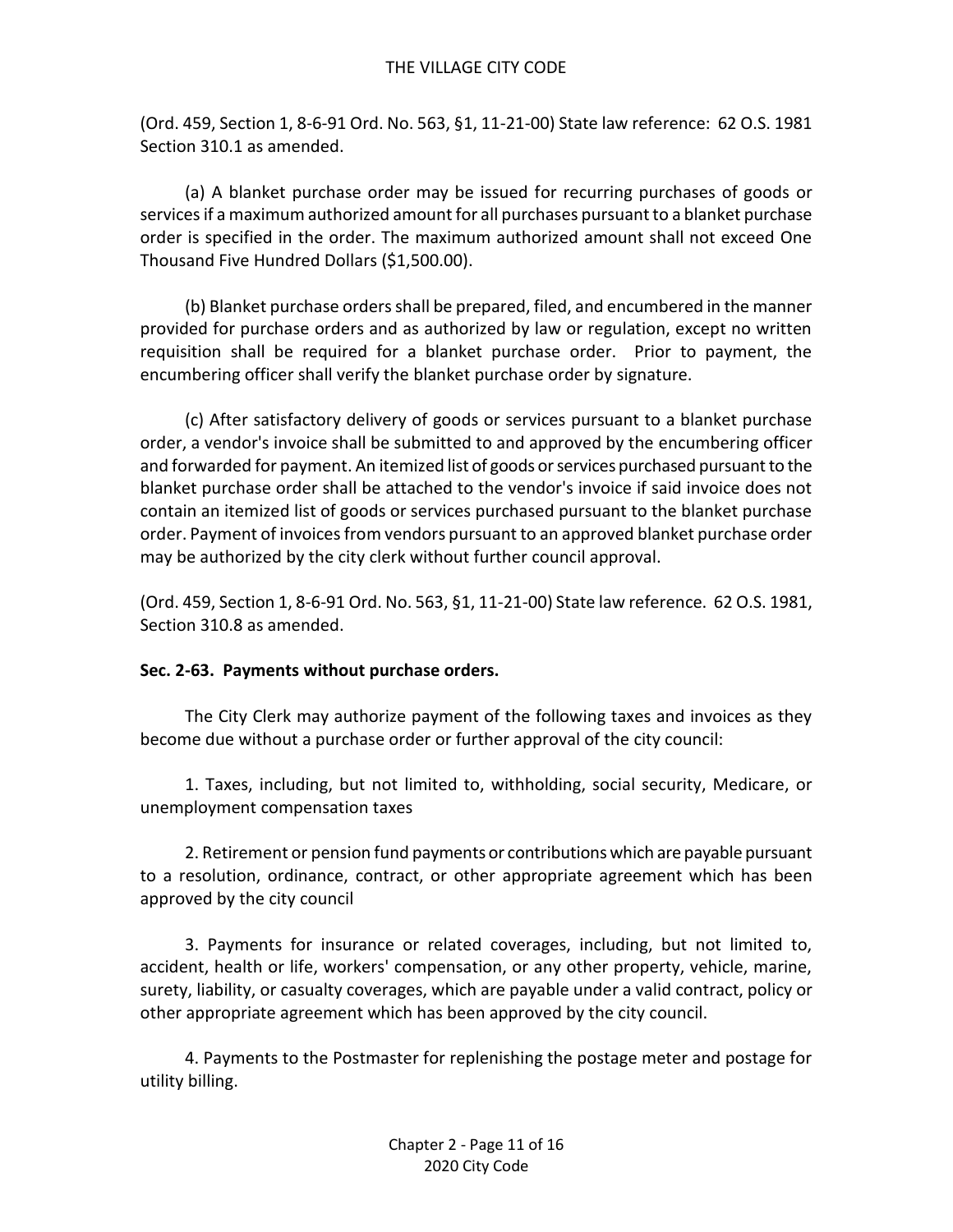5. Payroll claims and deductions.

(Ord. 459, Section 1, 8-6-91). State law reference. 62 O.S. 1981 Section 304.1 (D) as amended.

#### **Sec. 2-64. Noncollusion Affidavit.**

On every invoice submitted to the city for payment of an architect, contractor, engineer, or supplier of materials of Twenty-Five Thousand Dollars (\$25,000.00) ormore, a sworn noncollusion affidavit shall be signed and attached to the invoice. The content of the affidavit shall be in accordance with the provisions of 74 O.S. 2001, Section 3109 as amended. (Effective July 1, 2002)

(Ord. 459, Section 1, 8-6-91 Ord. No. 563, §1, 11-21-00) State law reference. 62 O.S. 2001, Section 310.9 as amended.

### **Sec. 2-65. Processing and approval of invoices for payment.**

After satisfactory delivery of the merchandise or completion of the contract, the supplier shall deliver an invoice to the city. Such invoice shall state the supplier's name and address and must be sufficiently itemized to clearly describe each item purchased, its unit price, where applicable, the number or volume of each item purchased its total price, the total of the purchase and the date of the purchase. The appropriate city officer shall attach the delivery tickets, freight tickets or other supporting information to the original invoice and, after checking for the current purchase order number. The city treasurer, or designee, shall not pay any invoice until the blue copy of the purchase order certifying that the order is true and correct and is ready for payment has been signed and returned by the appropriate purchasing officer.

Payment of invoices shall not be subject to prior city council approval. A list of all invoices processed for payment shall be prepared and submitted to the city council for review. The list shall include at least the following information:

- a. The purchase order or invoice number, if required
- b. The department making the expenditure
- c. The name of the supplier
- d. A description of the items purchased, or services provided
- e. The amount of the expenditure.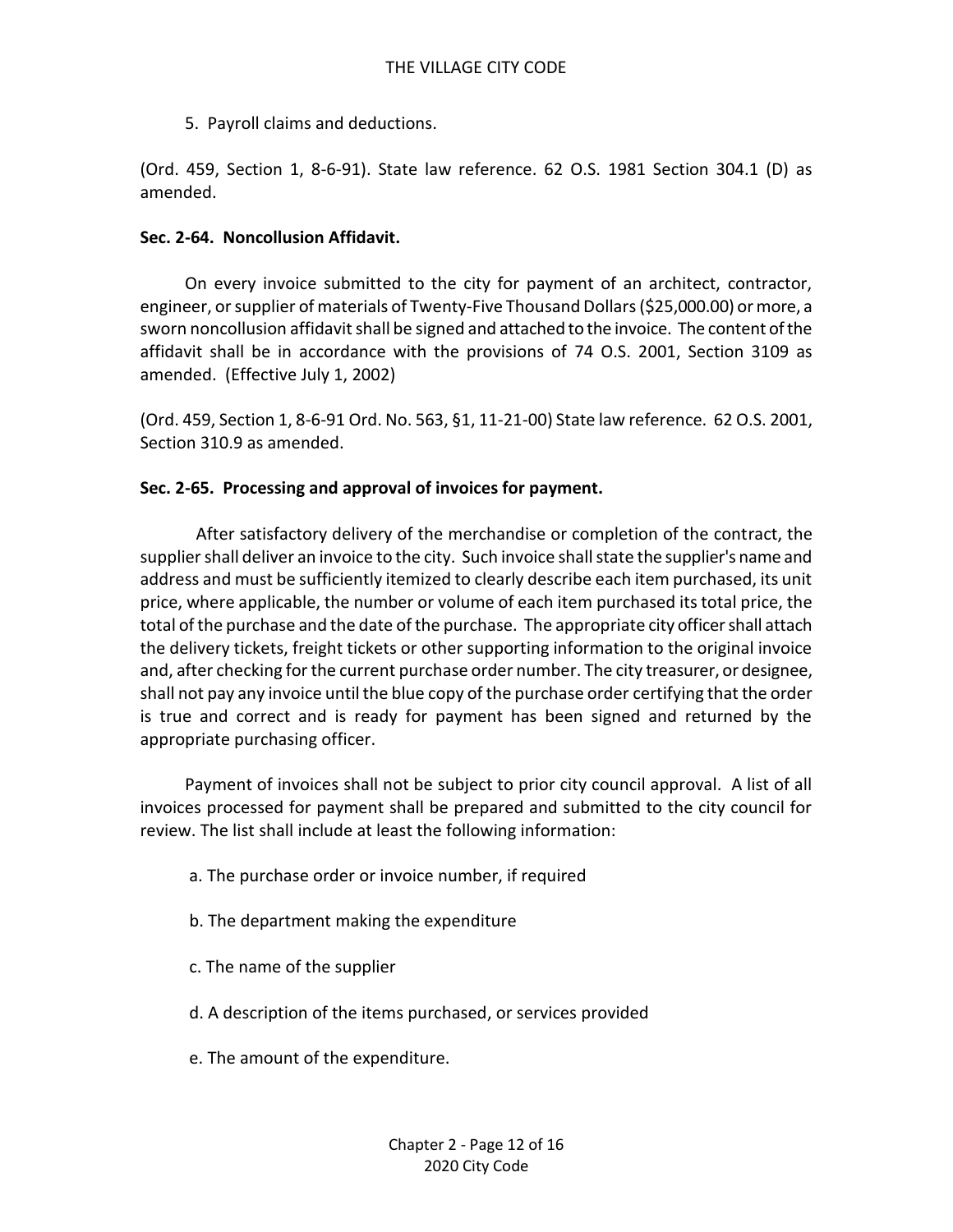The city council shall review the items on the list that have been administratively approved for payment as provided herein.

(Ord. 459, Section 1, 8-6-91 Ord. No. 563, §1, 11-21-00)

### **Sec. 2-66. Petty Cash Funds.**

(a) The city clerk shall be authorized to create a petty cash fund or funds for use by authorized employees in making small purchases of materials and supplies that are not practical or efficient to purchase through other approved purchasing methods. The administration of the petty cash fund or funds shall be subject to internal controls and procedures as may be required by the city's independent auditor provided however, that the total combined amount that may be outstanding in petty cash funds may not at anytime exceed one thousand five hundred dollars (\$1,500.00).

(Ord. No. 563, §1, 11-21-00)

### **Sec. 2-67. Competitive Bidding.**

(a) Before the purchase of any supplies, materials, equipment exceeding two thousand dollars \$2,000 in cost or before entering a contract for a public improvement exceeding three thousand dollars \$3,000.00 in cost, the purchasing agent shall, to the extent that is practical, obtain competitive bids, quotes or proposals from qualified suppliers, vendors, or contractors.

(b) The publication or posting of bid notices, requests for proposals or requests for quotes shall not be required.

(c) Quotes, bids or proposals for supplies, materials or equipment may be obtained by catalog, regular mail, facsimile, email, Internet or by telephone.

(d) A quote, bid, proposal or contract shall be awarded to the lowest responsible bidder, except when factors such as quality, availability, delivery time, shipping cost, warranty, discount, serviceability, life cycle cost and other similar considerations would render the purchase of higher priced supplies, materials, equipment, or public improvement in the best interest of the city.

(e) A contract for any public improvement falling under the purview of the Oklahoma Public Competitive Bidding Act of 1974, as amended, shall be competitively bid in accordance with the provisions of said act.

(f) The purchase of supplies, equipment, materials, and public improvements that are made available to the city pursuant to a valid contract competitively bid by the State of Oklahoma or by any political subdivision thereof, or a competitive bid taken by any local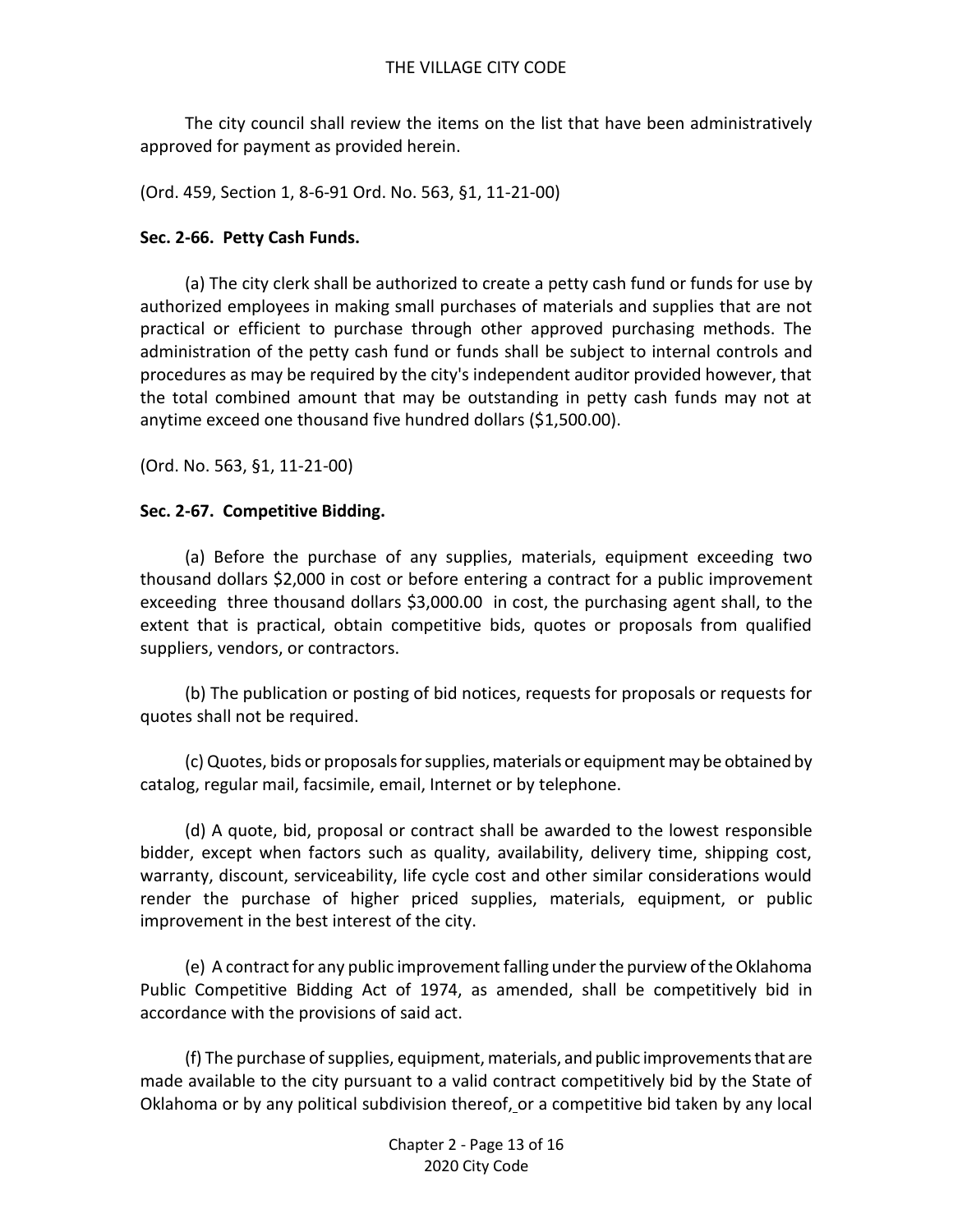governmental consortium or cooperative shall be deemed to have met the competitive bidding requirements of this section.

(Ord. No. 563, §1, 11-21-00) State law reference: Title 61 O.S., §102 et seq. (City Charter Reference: Section 30)

# **DIVISION 4. DEPOSITS & INVESTMENTS**

## **Secs. 2-68-2-99 Reserved.**

### **Sec. 2-100. Depositories.**

(a) The city treasurer shall be authorized to deposit funds of the city in any financial institution authorized by state law.

### **Sec. 2-101. Investments.**

(a) The city treasurer shall be authorized to invest funds of the city in any instrument authorized by state law, including, but not limited to, the following:

(1) Direct obligations of the United States Government, its agencies, or instrumentalities to the payment of which the full faith and credit of the Government of the United States is pledged.

(2) Collateralized or insured certificates of deposit of banks and credit unions located in this state, when the certificates of deposit are secured with acceptable collateral, or fully insured certificates of deposit at banks and credit unions located out of state.

(3) Savings accounts or certificates to the extent that the accounts or certificates are fully insured by the Federal Deposit Insurance Corporation (FDIC).

(4) Prime banker's acceptances which are eligible for purchase by the Federal Reserve System, and which do not exceed two hundred and seventy (270) days' maturity. Purchases of prime commercial paper may not exceed ten (10%) percent of the surplus funds of the city and not more than one-half of the ten (10%) percent limit, shall be invested in any one commercial bank.

(5) Repurchase agreements that have underlying collateral consisting of those items specified in Section 2-102 (e) of this Chapter.

State law reference – Title 62, O.S. 2001, § 348.3

# **Sec. 2-102. Collateral.**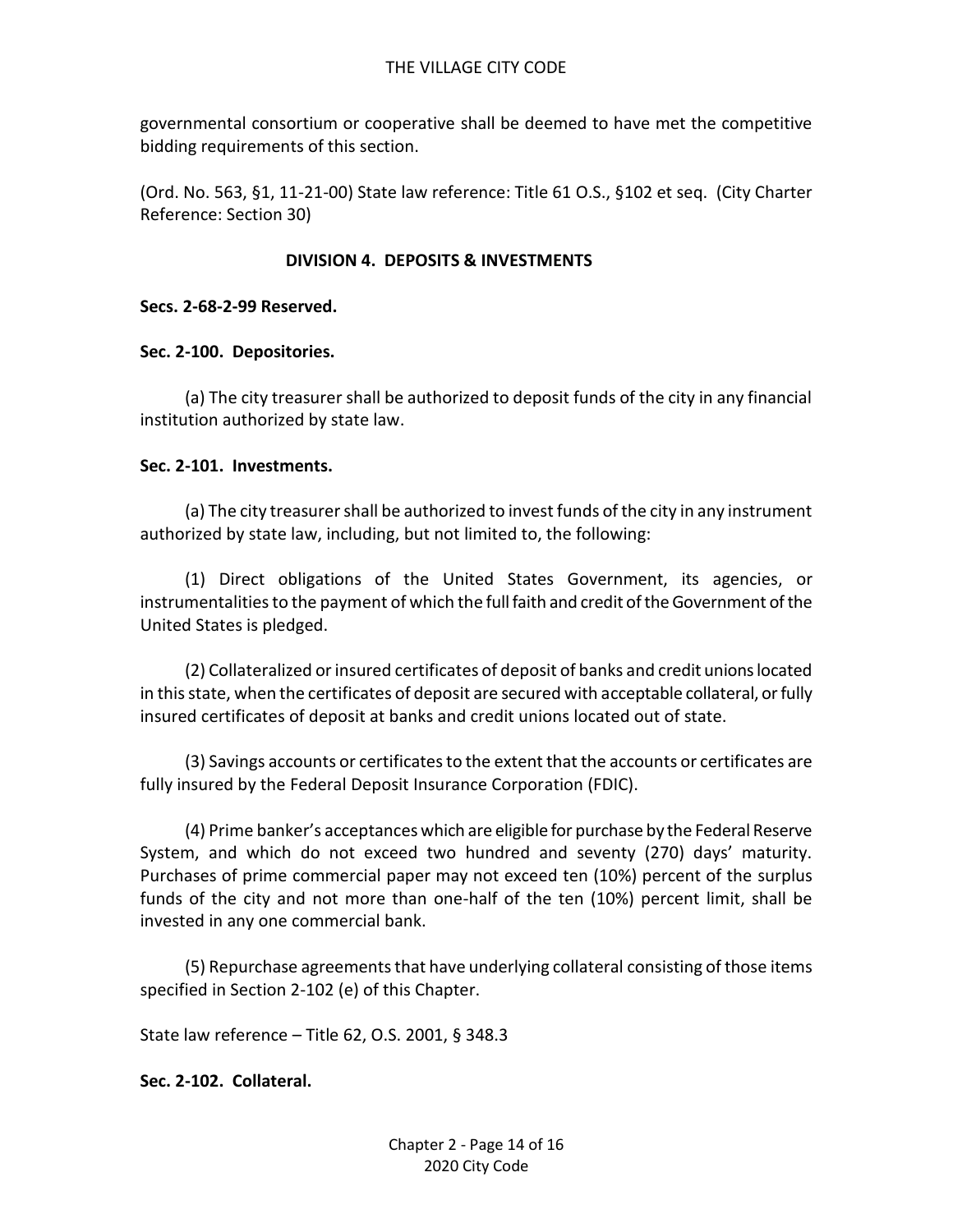(a) Certificates of deposit, which are insured, but not otherwise collateralized, shall be invested in amounts less than \$250,000 in order to protect any accrued interest due to the city provided however, that this requirement may be waived if accrued interest on the certificate of deposit is paid monthly.

(b) Deposits or investments that are not insured by the Federal Deposit Insurance Corporation (FDIC) shall be collateralized at the rate of at least one hundred and ten percent (110%) of the principal amount invested.

(c) Collateral pledged to secure city funds shall be valued at market value.

(d) Financial institutions shall provide each fiscal quarter, written evidence of the market value of the collateral pledged to the city.

(e) The following collateral shall be accepted by the city:

(1) United States Treasury Bonds, Notes or Bills or other instrument of the United States to which the full faith and credit of the United States is pledged to the payment thereof.

(2) State of Oklahoma Bonds, Notes, or Certificates payable to the State Treasurer and issued by an agency of the State of Oklahoma pursuant to an act of the Legislature and only if the full faith and credit of the State is pledged to the payment thereof.

(Ord. No. 363 §2, 11-21-00) State Law reference 62 O.S. 2001, §348.1 et seq.

# **DIVISION 5. BUDGETING**

# **Secs. 2-103--2-124 Reserved.**

# **Sec. 2-125. Municipal Budget Act.**

The Municipal Budget Act as set forth by Title 11, O.S. Section 17-201--17-216, as amended, is hereby adopted by the City of The Village to govern its budget procedures. The provisions of said act shall take precedence over any other state laws applicable to municipal budgets, except as may be provided otherwise by said act, and shall supersede any conflicting laws.

(Ord. No. 563, §3, 11-21-00)

# **Sec. 2-126. Account Transfers.**

(a) The city manager shall be authorized to transfer any unexpended and unencumbered appropriation or any portion thereof from one account to another within

> Chapter 2 - Page 15 of 16 2020 City Code